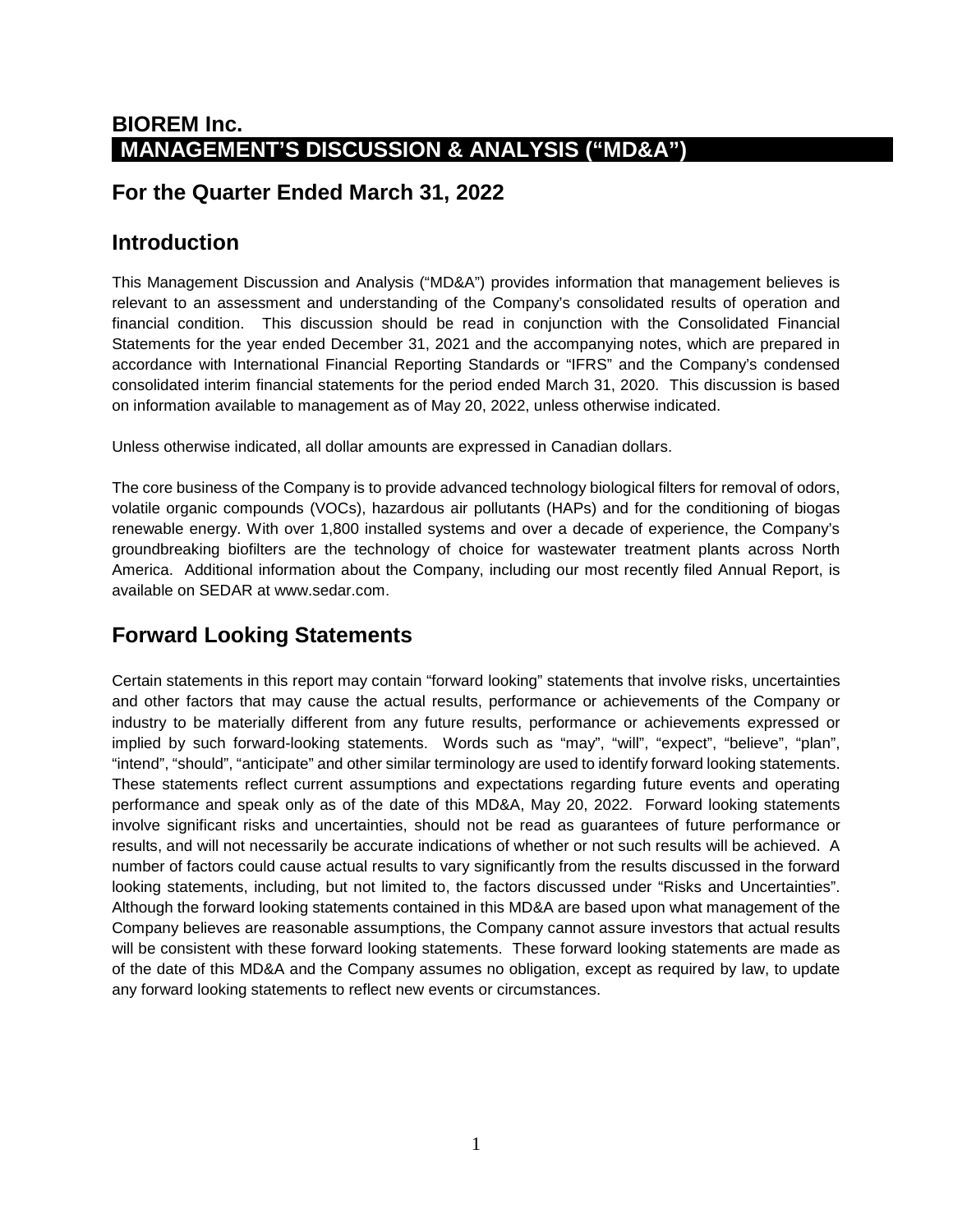### **Non-IFRS Measures**

"EBITDA," "Order Bookings," "Order Backlog" and "Working capital" do not have any standardized meaning prescribed by IFRS and may not be comparable to measures presented by other companies.

EBITDA is used to denote earnings (loss) from operations before interest, income taxes, foreign exchange gains and losses, depreciation and amortization. This measure is important to the Company since it is used by potential investors and lenders to evaluate the ongoing cash generating capability of the Company and thus the amounts they are willing to invest and lend to the Company.

Order Bookings and Order Backlog are non-IFRS measures that the Company uses to evaluate its sales performance. Order Bookings are those binding contracts that the Company enters into during a fiscal year with a third party for the delivery of our products or services. As Order Bookings are received, the contract value (before any associated sales taxes) is included in the Order Backlog. The Order Backlog is reduced by the revenue that is recognized on each project and is also adjusted for foreign exchange changes in the period presented.

### **Overview**

Biorem is a leading clean technology company that designs, manufactures and distributes a comprehensive line of high-efficiency emissions control systems used to eliminate odors, volatile organic compounds (VOCs) and hazardous air pollutants (HAPs). Biorem also offers Biogas Conditioning technologies specializing in biological treatment of hydrogen sulfide.

Biorem offers a selection of products that can be tailored to suit application specific requirements. Biorem ensures optimized long-term performance on every application by custom-designing systems to meet the individual needs of their clients.

Biorem has sales and manufacturing offices across North America and in China, a dedicated research facility, a worldwide sales representative network, and a dedicated service and support division. As a result, Biorem has the resources available to ensure that projects are handled promptly and professionally from conception to completion.

The Company has more than 1,800 installed systems worldwide.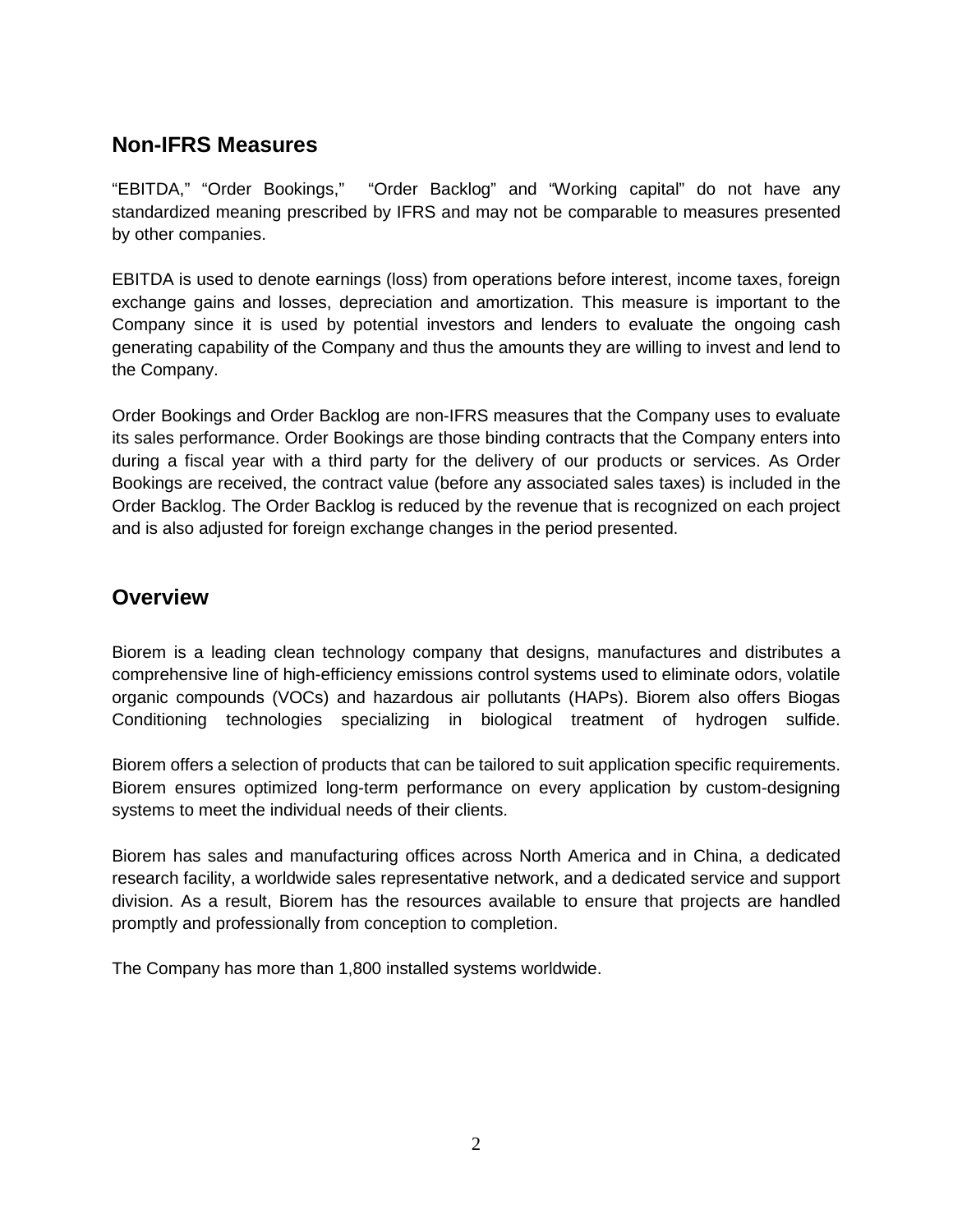# **Significant Events For The First Quarter 2022**

Key events of note in Q1 2022 include the following:

- Revenues for the quarter were \$4.4 million, a 28% increase from the same period in the previous year
- Order bookings for the quarter were \$10 million
- Order backlog stood at \$31 million at the end of the quarter
- Net loss for the quarter was \$101,000
- Working capital on March 31, 2022 stood at \$2.9 million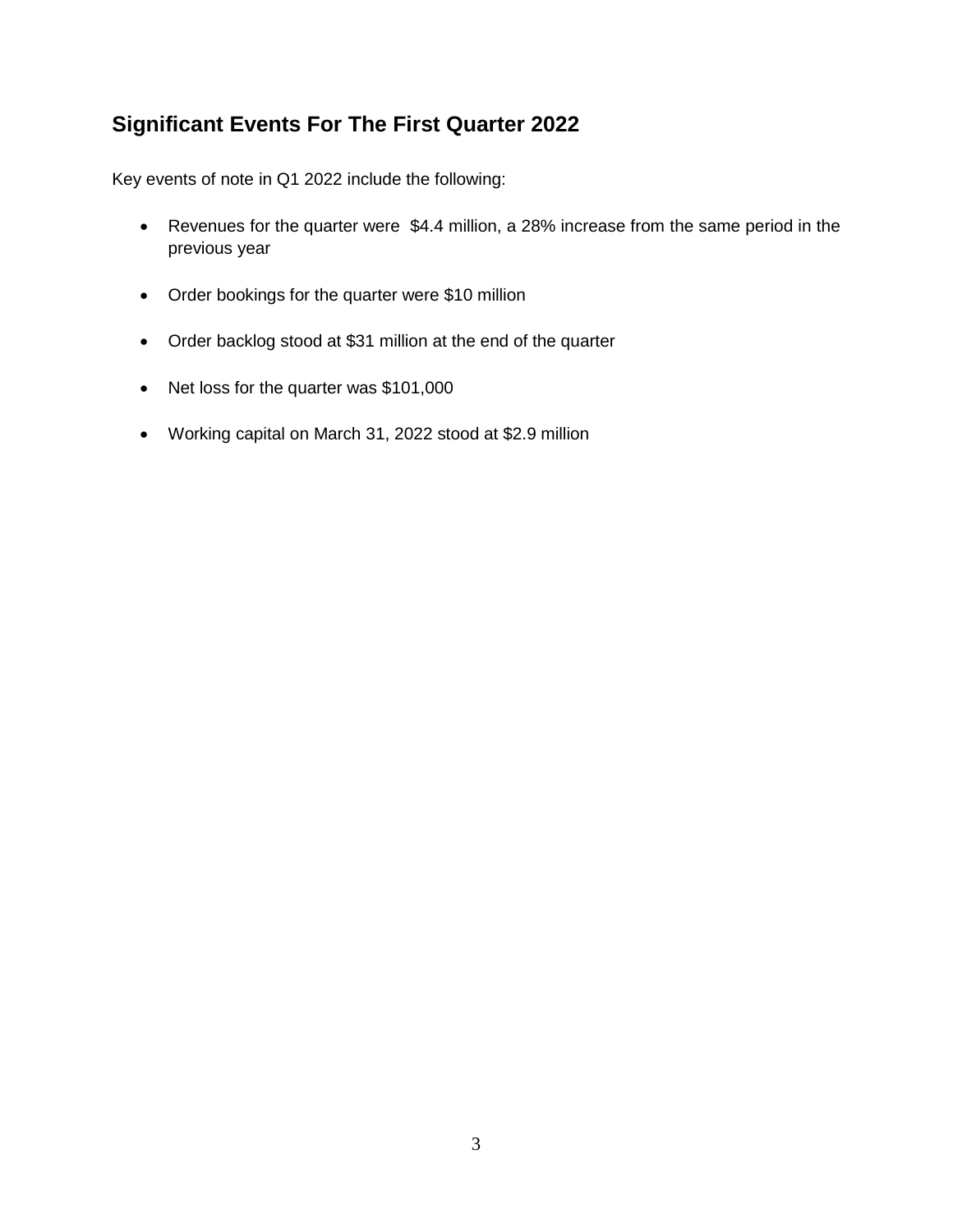# **Selected Quarterly Information (Unaudited)**

Selected Balance Sheet Information as at

|                            | March  | <b>Dec</b> | Sept                     | June                     | March                    | Dec.                     | Sept   | June   |
|----------------------------|--------|------------|--------------------------|--------------------------|--------------------------|--------------------------|--------|--------|
| (m,000s)                   | 2022   | 2021       | 2021                     | 2021                     | 2021                     | 2020                     | 2020   | 2020   |
|                            |        |            |                          |                          |                          |                          |        |        |
| Cash and cash equivalents  | 3,584  | 4,471      | 9,912                    | 10,226                   | 10,242                   | 8,869                    | 9,385  | 7,962  |
| <b>Accounts receivable</b> | 3,789  | 6,507      | 3,229                    | 6,536                    | 3,781                    | 6,322                    | 4,892  | 5,711  |
| Unbilled revenue           | 4,194  | 3,627      | 1,894                    | 846                      | 1,220                    | 1,282                    | 1,659  | 1,781  |
| Working capital            | 2,857  | 2,935      | 10,690                   | 10,635                   | 10,220                   | 10,457                   | 9,791  | 9,700  |
| Total assets               | 16,398 | 19,166     | 22,597                   | 24,202                   | 21,250                   | 21,953                   | 19,857 | 19564  |
| Accounts payable           | 2,858  | 5,066      | 2,476                    | 2,806                    | 1,981                    | 1,809                    | 1,765  | 2,771  |
| <b>Accrued liabilities</b> | 2,269  | 2,513      | 2,353                    | 2,569                    | 2,053                    | 2,594                    | 1,845  | 1,406  |
| Deferred revenue           | 3,064  | 3,021      | 2656                     | 3,768                    | 2,346                    | 2,528                    | 2,869  | 2,150  |
| Interest bearing loans     | 4,561  | 5,010      | $\overline{\phantom{a}}$ | $\overline{\phantom{0}}$ | $\overline{\phantom{a}}$ | $\overline{\phantom{a}}$ | 12,761 | 12,620 |
| Shareholders' equity       | 1953   | 1,964      | 13,728                   | 13,654                   | 13,321                   | 13,525                   | 12,761 | 12,620 |

#### Selected Statement of Operations information for the three month periods ended

|                                  | March      | <b>Dec</b> | Sept       | June       | March      | <b>Dec</b> | Sept       | June       |
|----------------------------------|------------|------------|------------|------------|------------|------------|------------|------------|
| $($ in ,000's)                   | 2022       | 2021       | 2021       | 2021       | 2021       | 2020       | 2020       | 2020       |
|                                  |            |            |            |            |            |            |            |            |
| Revenue                          | 4,381      | 10,839     | 4,576      | 5,634      | 3429       | 7.934      | 3,586      | 5,957      |
| Cost of goods sold               | 3.502      | 7,134      | 3,439      | 4,518      | 3151       | 4,281      | 2,957      | 4,533      |
| Gross margin                     | 879        | 3.705      | 1,137      | 1,116      | 278        | 3,653      | 629        | 1,424      |
| <b>Total operating expenses</b>  | 942        | 1,306      | 1,282      | 742        | 836        | 2,229      | 664        | 964        |
| <b>Finance costs</b>             | 73         | 2          | 11         | 12         | 10         | 41         | з          | 14         |
| Net earnings (loss)              | (101)      | 1567       | (115)      | 266        | (421)      | 1,133      | 155        | 338        |
| <b>EPS-basic</b>                 | (0.007)    | 0.046      | (0.003)    | 0.007      | (0.01)     | 0.03       | 0.004      | 0.009      |
| EPS- fully diluted               | (0.007)    | 0.046      | (0.003)    | 0.007      | (0.01)     | 0.03       | 0.004      | 0.009      |
| <b>Common shares outstanding</b> | 15,477,437 | 15,477,437 | 38.911.558 | 38.911.558 | 38,661,558 | 38,661,558 | 38,661,558 | 38,661,558 |

All amounts except Working capital have been determined under IFRS.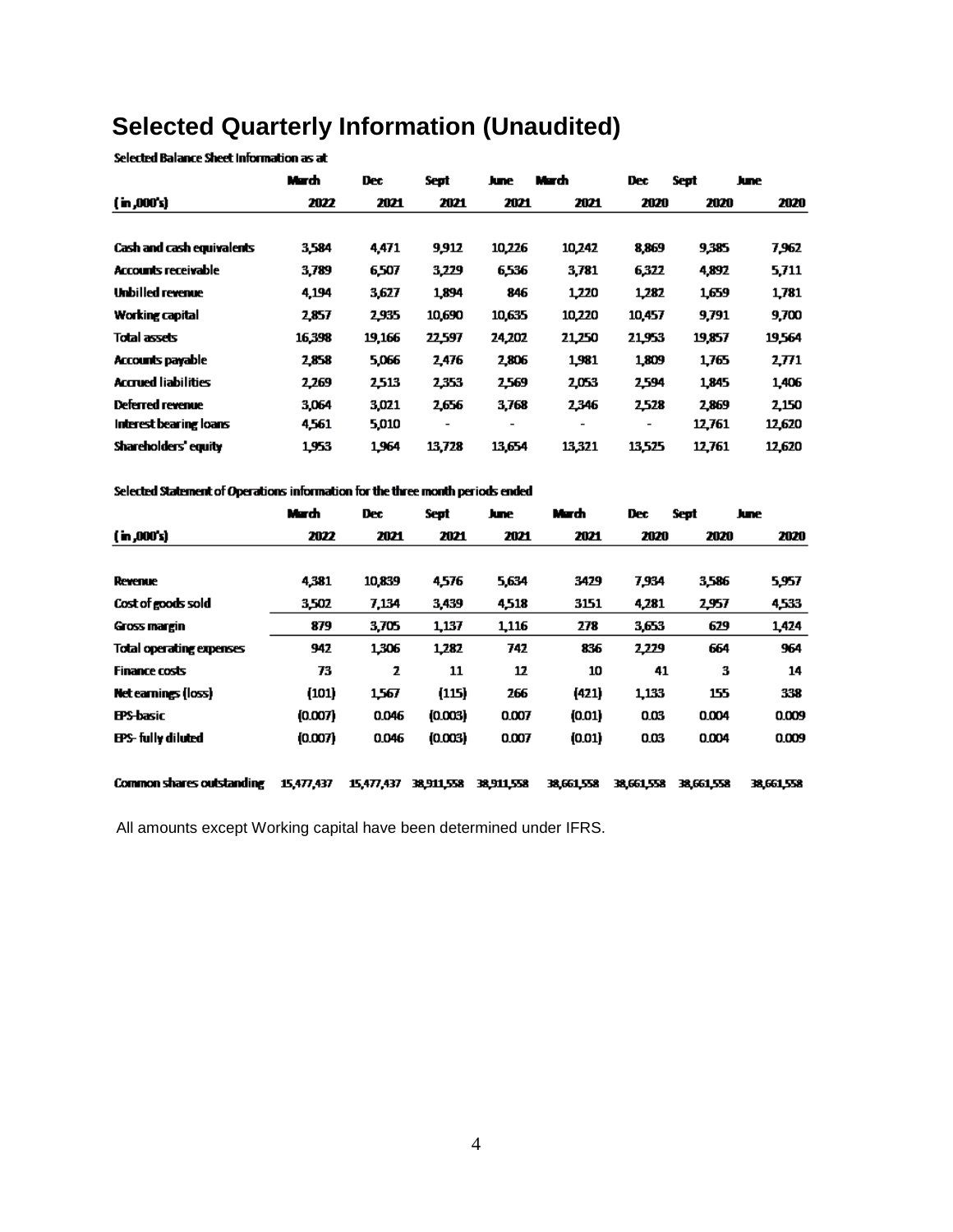### **Financial Results For The Three Months Ended March 31, 2022**

The following analysis of the results of operations for the three months ended March 31 2022 includes comparisons to the three months ended December 31, 2021 and March 31, 2021.

### **Revenues**

Revenues for the quarter were \$3.4 million, a \$4.5 decrease or 57% over the previous quarter and \$3.5 million or 50% below the three months ended March 30, 2020. The difference in Q1 2021 revenues and the previous quarter and the same quarter in the prior year was largely the result of differences in the timing of customer's delivery requirements in the corresponding periods.

### Revenue by Geography

|                      | March 2022  | December 2021 | March 2021  |
|----------------------|-------------|---------------|-------------|
| Canada               | \$1,552,000 | \$6,852,000   | \$1,331,000 |
| <b>United States</b> | 2,390,000   | 3.541.000     | 1,993,000   |
| China                | 259,000     | 320,000       |             |
| Other                | 180,000     | 126,000       | 105,000     |
| Total Revenue        | \$4,381,000 | \$10,839,000  | \$3,429,000 |

Biorem's core market is the North American municipal odour control market with international distribution established in China, Middle East, Americas and South Africa as well as opportunistically in other jurisdictions. Project delivery mix varies from quarter to quarter but from the data it is evident that the Company relies heavily on the USA and Canada. The project mix in the current backlog of the Company is consistent with the geographic mix shown in the table.

A number of factors contribute to variations in the Company's quarterly results: customer scheduling and delivery of our products, the Company's mix of product and service offerings, the currency in which the revenue is earned and the timing of revenue recognition.

### **Bookings and Backlog**

|                       | March 2022   | December 2021 | <b>March 2021</b> |
|-----------------------|--------------|---------------|-------------------|
| <b>Order Bookings</b> | \$10,800,000 | \$4,000,000   | \$2,800,000       |

Order Bookings are those binding contracts that the Company enters into with a third party for the delivery of our products or services. Bookings can vary considerably from quarter to quarter, due to both the size of the contracts won and the timing of the awarding of the contracts.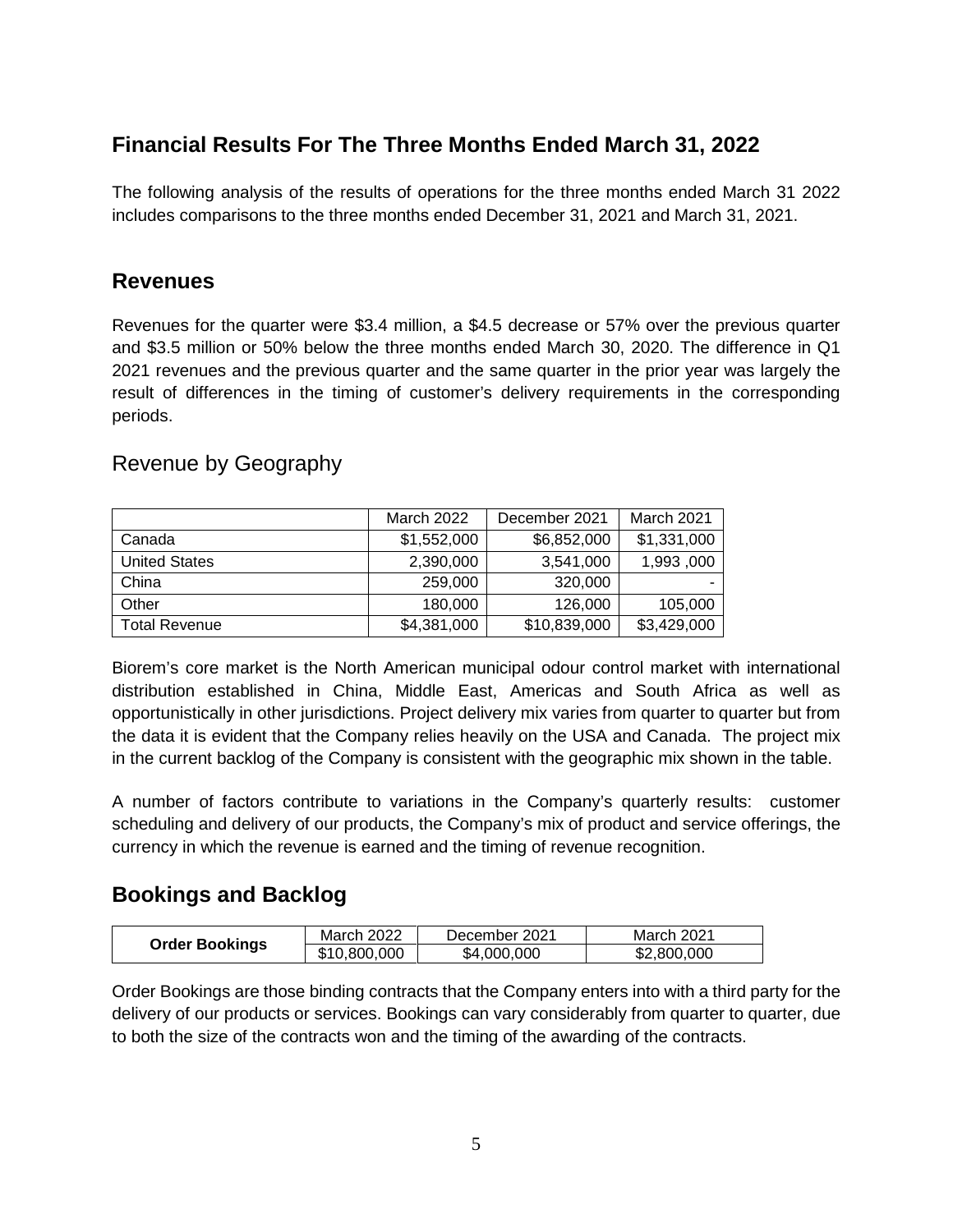Bookings in the first quarter were \$10.8 million. The significant increase in booked orders came from the United States, Canada and a large international project . The Company's bidding activity during the quarter and subsequent to the quarter continues to be robust.

|                      | <b>March 2022</b> | December 2021 | March 2021   |
|----------------------|-------------------|---------------|--------------|
| <b>Order Backlog</b> | \$31,100,000      | \$24,930,000  | \$30,500,000 |

The value of the Company's order backlog at March 31, 2022 stood at \$31.1 million a \$6.1 million increase over the value of the backlog on December 31, 2021 and slightly ahead of the \$30.5 million order backlog on March 31, 2021.

Due to customer scheduling, the Company cannot provide precise guidance as to the quarters when the Backlog will be converted into revenue however management's current estimate is that approximately seventy five percent of the Backlog will be converted into revenue during fiscal 2022.

### **Gross Profit and Operating Expenses**

| <b>Gross Profit</b> | 2022   | 2021       | 2021  |
|---------------------|--------|------------|-------|
|                     | March  | December 1 | March |
|                     | ,000   | .705.000   | ,000  |
|                     | \$87.S | ጥጣ         | 278.  |
|                     | 7u     | കാ.        | J∠    |

Gross profit of \$879,000 in the quarter represents a decrease of \$2.8 million over the previous quarter and \$601,000 increase over the same quarter in 2021. The variation in gross profit between the quarters is directly related to the variation in the revenue reported in the respective quarters. Gross profit percentage was 20.1% of revenue compared to 46.0% for the quarter ended December 31, 2020 and 8.1% for the three months ended March 31, 2021.

The fixed component of cost of goods sold which includes engineering and project management was \$878,000.

|                            | March 2022 | December 2021 | March 2021 |
|----------------------------|------------|---------------|------------|
| <b>Sales and Marketing</b> | \$565,000  | \$656,000     | \$460,000  |

The Company's sales and marketing expenditures are composed of two significant categories; variable selling costs and sales department expenditures.

Variable selling costs represent amounts that are paid to both internal sales employees and external manufacturer representatives. These costs are incurred when the project revenue is recognized during the period. Sales department expenditures relate primarily to departmental salaries and advertising expenses.

Sales and marketing costs for the first quarter of 2022 totaled \$565,000 and represented 12.9% of revenue compared to the 13.1 % of revenue that sales and marketing costs represented for the 2021 fiscal year.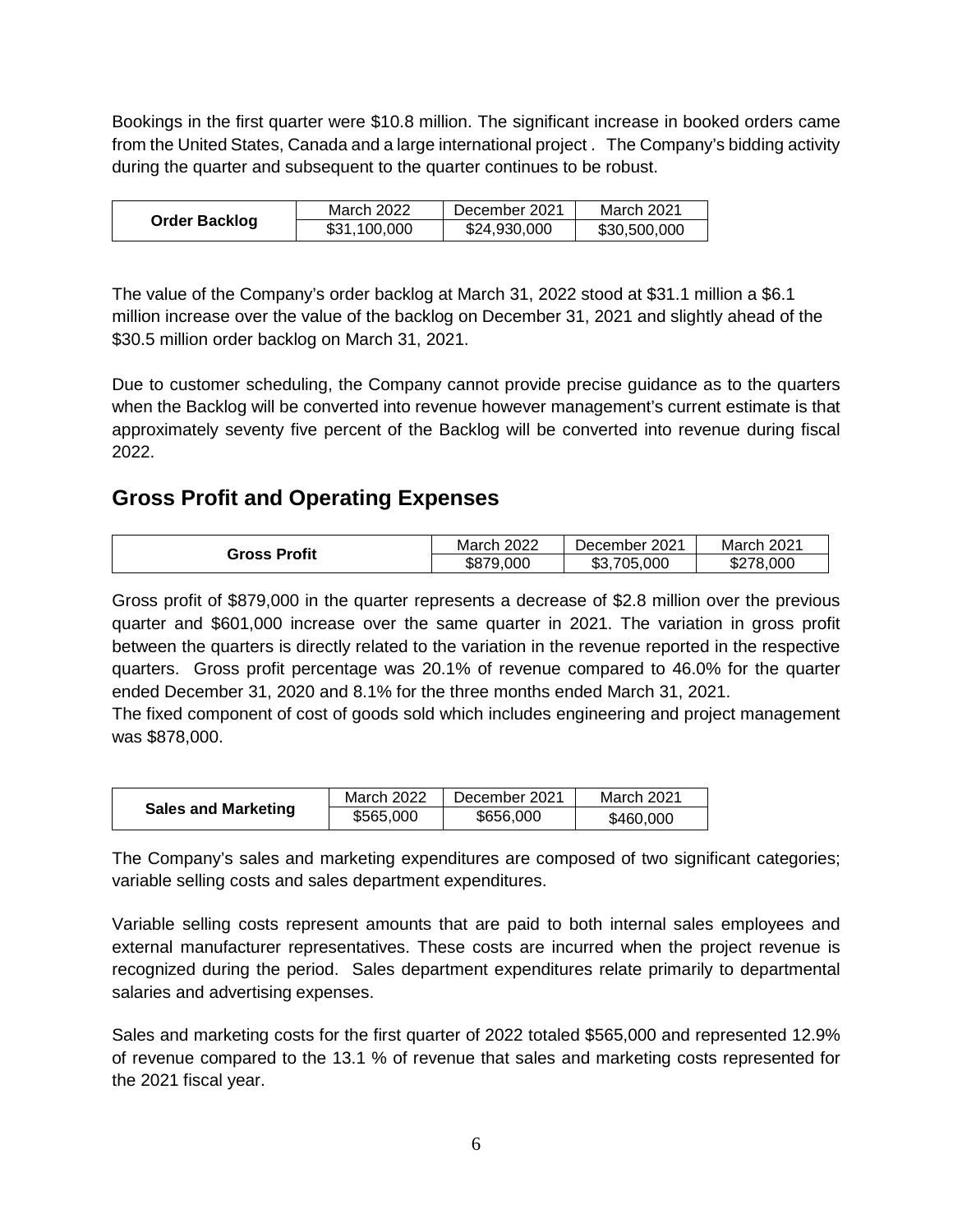| <b>Research and</b><br><b>Development</b> | March 2022 | December 2021 | <b>March 2021</b> |
|-------------------------------------------|------------|---------------|-------------------|
|                                           | \$9,800    | \$7,200       | \$2,000           |

Research and Development expenditures include research and development salaries, material and laboratory costs as well as subcontractor costs for the development of and installation of demonstration sites.

|                                   | March 2022 | December 2021 | March 2021 |
|-----------------------------------|------------|---------------|------------|
| <b>General and Administrative</b> | \$366,000  | \$585,000     | \$276,000  |

General and Administration expenditures include administrative salaries, consulting, office supplies, regulatory and transfer fees, travel and corporate affairs.

General and administrative expenses were higher for the first quarter of 2022 over the prior same period in the prior year as the results of the first quarter of 2021 included a reduction in the valuation allowance for outstanding accounts receivable and unbilled revenue in China.

|                      | March 2022 | December 2021 | March 2021 |
|----------------------|------------|---------------|------------|
| <b>Other Expense</b> | \$1,000    | \$34,000      | 98,000     |

Other expense in the quarter was from \$1,000 of foreign exchange loss on the monetary assets of Biorem Technologies Inc held in US dollars compared to \$34,000 of foreign exchange losses in the fourth quarter of 2021, and \$98,000 of foreign exchange gains in the first quarter of 2021. All the gains and losses were the result of fluctuations the exchange rate of the United States dollar to the Canadian dollar during the periods.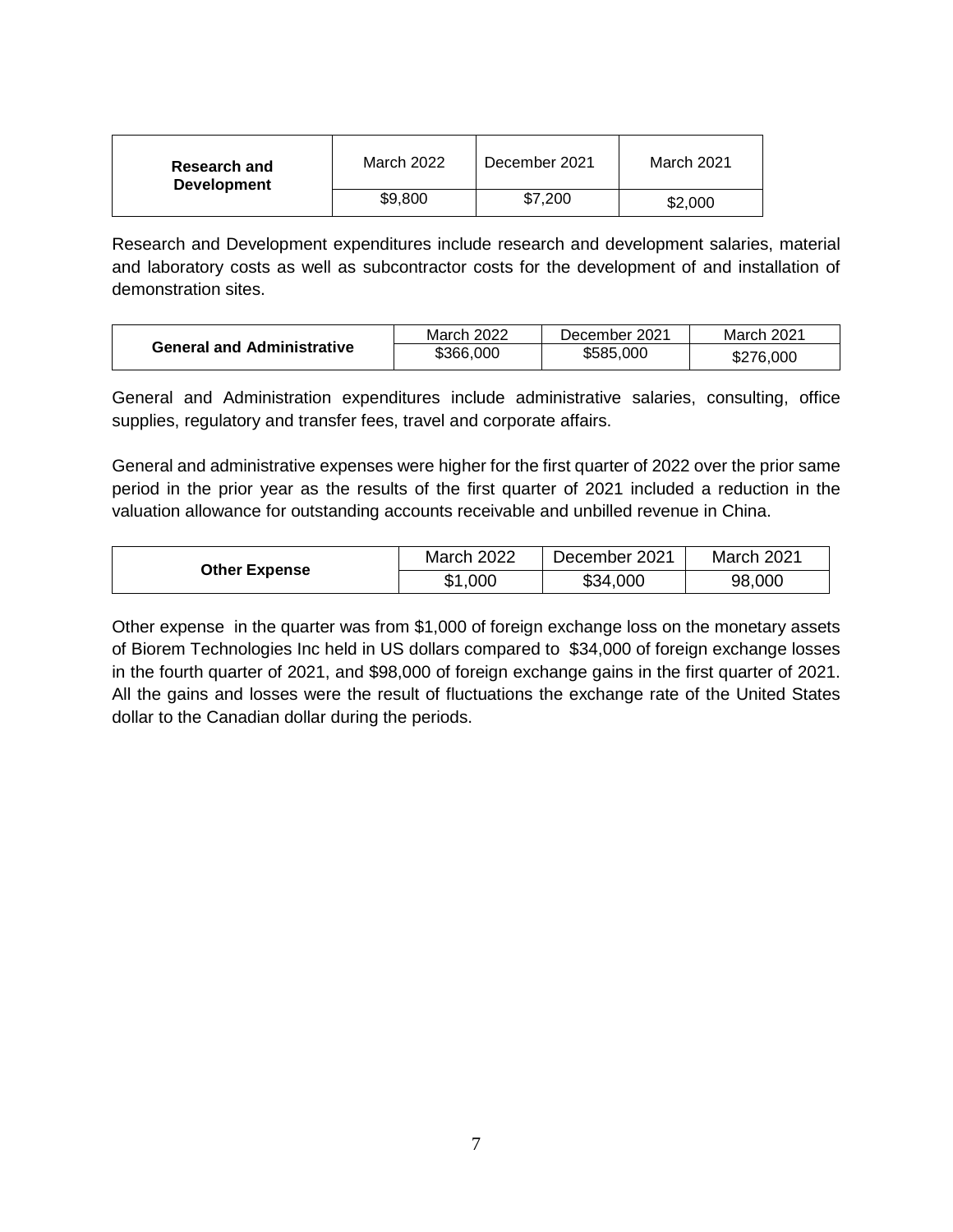# **Liquidity**

The Company finances its operations and capital expenditures through cash generated from operations and equity and debt financings.

#### **2022 Cash flow**

|                           | March 2022  | December 2021 | March 2021   |
|---------------------------|-------------|---------------|--------------|
| Cash and cash equivalents | \$3,584,000 | \$4,471,000   | \$10,242,000 |

Cash decreased by \$887,000 to \$3,584,000 at March 31, 2022 from \$4,471,000 at December 31, 2021.

The sources and uses of cash for the quarters ended are summarized below:

|                                      | March 2022  | December 2021 | <b>March 2021</b> |
|--------------------------------------|-------------|---------------|-------------------|
| Cash provided by (used in) operating | (\$521,000) | \$3,189,000   | \$1,677,000       |
| activities                           |             |               |                   |
| Cash provided by (used in) investing | (17,000)    | (24,000)      | (14,000)          |
| activities                           |             |               |                   |
| Cash provided by (used in) financing | (503,000)   | (7,512,000)   | (9,000)           |
| activities                           |             |               |                   |
| Foreign exchange gain (loss) on cash | 154,000     | (1,094,000)   | (282,000)         |
| Net increase (decrease) in cash      | (\$887,000) | (5,441,000)   | \$1,372,000       |

**Cash provided by operating activities** – Loss from operating activities during the quarter used \$46,000 of cash, and \$475,000 of cash was used to fund increases in non-cash working capital. In particular, \$2,196,000 was used to decrease accounts payable, \$474,000 was used to fund an increase in unbilled revenue and \$379,000 to fund an increase in inventory. These uses of cash were offset by cash generated from a \$2,624,000 decrease in accounts receivable.

**Cash used in investing activities** – The Company used \$17,000 of cash in the quarter to acquire equipment and software..

**Cash used by financing activities** – \$330,000 of cash was used to pay down the Company's operating line of credit and \$119,000 was used to make principal payments on the Company's term loan. A further \$55,000 of cash was used in the quarter to pay lease obligations.

#### **Liquidity Risk**

Liquidity risk is the risk that the Company will not be able to meet its financial obligations as they are due. The Board of Directors reviews and approves the Company's operating and capital budgets, as well as any material transactions out of the ordinary course of business including proposals on major investments. The Company manages liquidity risk by maintaining adequate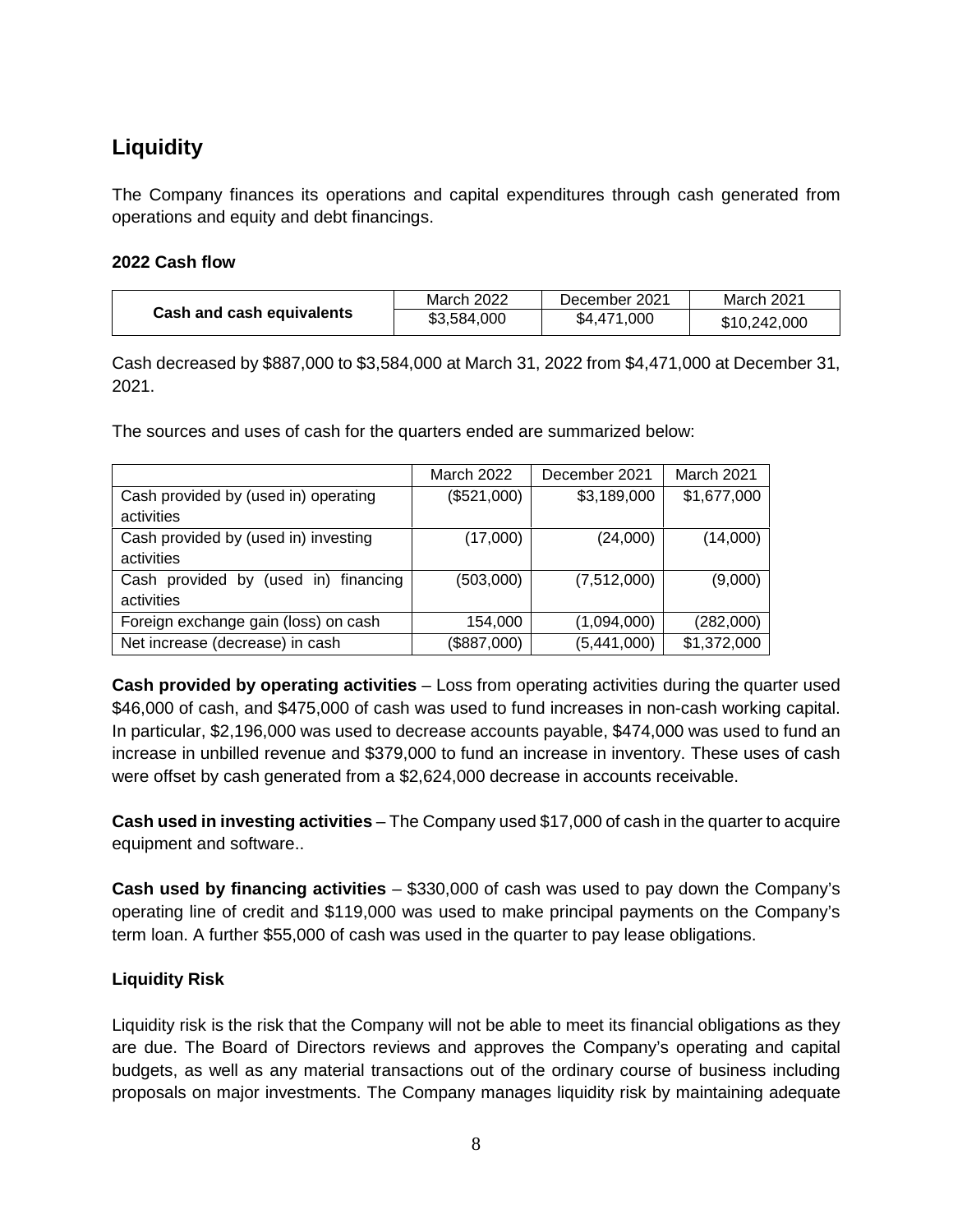reserves, banking facilities and by continuously monitoring forecasts and actual cash flows and matching the maturity profiles of financial assets and liabilities.

The Company's objectives of managing liquidity risk are to forecast the liquidity position as accurately as possible and to maintain sufficient resources to pursue its growth strategy. The Company's financial liabilities include accounts payable and accrued liabilities, unearned revenue and contract advances as well as long and short term debt.

|                                  | <b>March 2022</b> | December 2021 | <b>March 2021</b> |
|----------------------------------|-------------------|---------------|-------------------|
| Cash and cash equivalents        | 3,584,000         | 4.471.000     | \$10,242,000      |
| Working capital                  | 2,857,000         | 2,935,000     | 10,220,000        |
| Net current assets (liabilities) | 2,857,000         | 2,935,000     | \$10,220,000      |

The Company's net current assets (liabilities) are summarized below.

(1) Working capital represents total current assets less total current liabilities.

A maturity analysis as at March 31, 2022 of the Company's financial liabilities based on gross, undiscounted cash flows is presented below. The maturity analysis is based on the earliest date that liabilities may be due.

|                            | Carrying   | Contractual | Less than |            | 3 months  |                              |            |
|----------------------------|------------|-------------|-----------|------------|-----------|------------------------------|------------|
|                            | Amount     | Cash Flow   | 1 month   | 1-3 months | to 1 year | 1+ years                     | Total      |
|                            | \$         | \$          | \$        | \$         | \$        | \$                           | \$         |
| <b>March 2022</b>          |            |             |           |            |           |                              |            |
| Accounts payable           | 2,857,741  | 2,857,741   | 2,857,741 |            |           | $\blacksquare$               | 2,857,741  |
| <b>Accrued liabilities</b> | 2,268,932  | 2,268,932   | 2,268,932 |            |           |                              | 2,268,932  |
| Interest bearing loans     | 4,561,362  | 5,126,482   | 54,893    | 164,679    | 439,144   | 4,467,766                    | 5,126,482  |
| Lease liabilities          | 683,993    | 752,345     | 18,198    | 36,396     | 163,782   | 533,969                      | 752,345    |
|                            | 10,372,028 | 11,005,500  | 5,199,764 | 201,075    | 602,926   | 5,001,735                    | 11,005,500 |
|                            |            |             |           |            |           |                              |            |
| December 2021              |            |             |           |            |           |                              |            |
| Accounts payable           | 5,065,853  | 5,065,853   | 5,065,853 |            |           | $\qquad \qquad \blacksquare$ | 5,065,853  |
| <b>Accrued liabilities</b> | 2,512,982  | 2,512,982   | 2,102,882 | 410,000    |           | $\blacksquare$               | 2,512,882  |
| Interest bearing loans     | 5,010,000  | 5,621,161   | 58,226    | 109,786    | 494,037   | 4,959,112                    | 5,621,161  |
| Lease liabilities          | 655,603    | 828,480     | 18,198    | 36,396     | 163,782   | 610,104                      | 828,480    |
|                            | 13,244,438 | 14,028,476  | 7,245,159 | 556,182    | 657,819   | 5,569,216                    | 14,028,376 |

### Capital Resources

The Company currently does not have any undrawn debt facilities. The Company does not have any significant capital expenditure projects underway or forecasted in 2022.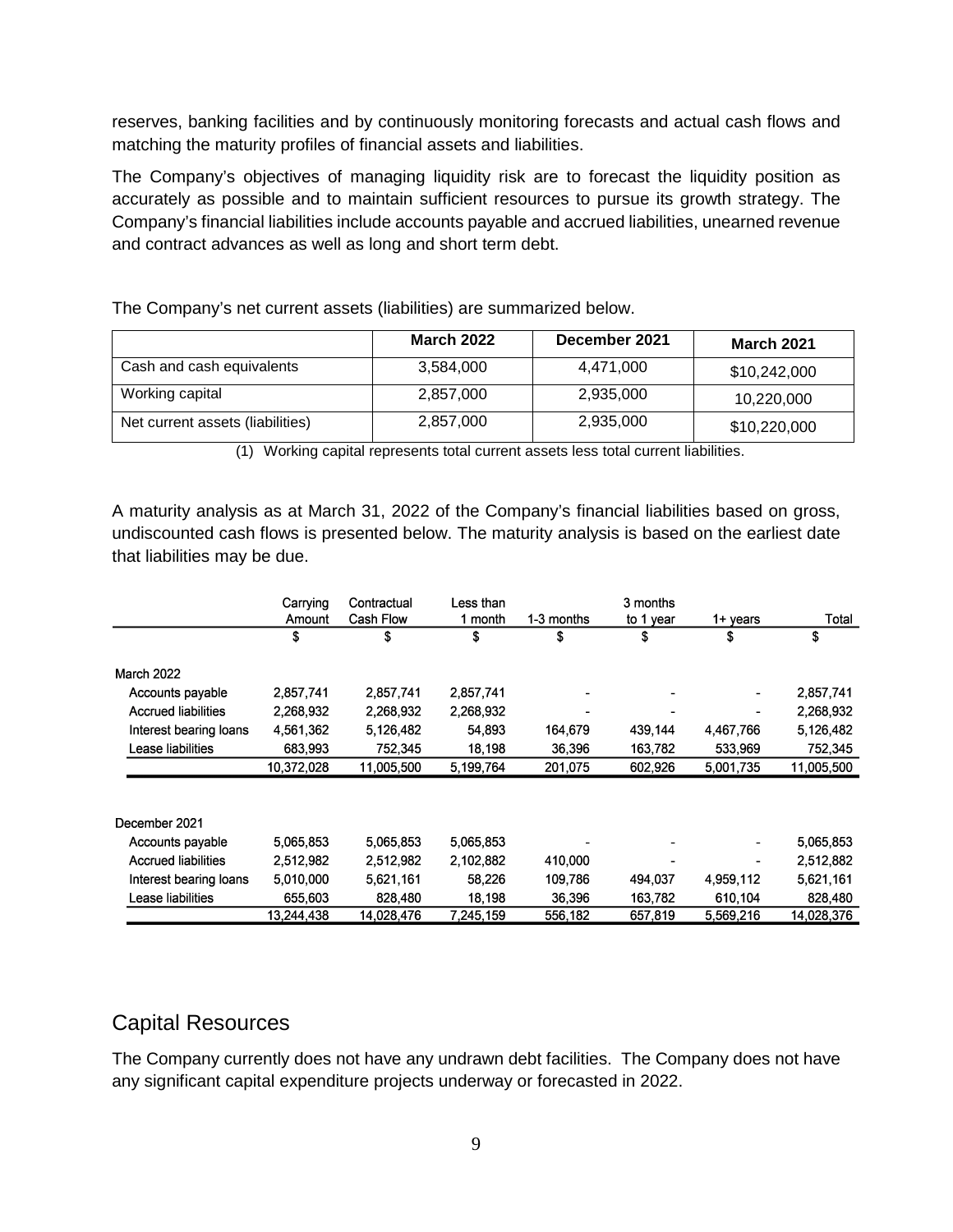### **Financial instruments**

At March 31, 2022 the Company held no forward exchange contracts.

### **Commitments**

Commitments include operating leases for office equipment and facilities, bank guarantees, and performance bonds issued on our behalf by financial institutions in connection with facility leases and contracts with public sector customers. Aside from the aforementioned, the Company does not have any other business arrangements or any equity interests in unconsolidated companies that would have a significant effect on its assets and liabilities as at March 31, 2022.

### **Off-Balance Sheet Arrangements**

As a general practice, the Company does not enter into off-balance sheet financing arrangements. Except for operating leases and letters of credit, all commitments are reflected on the balance sheet.

### **Transactions with Related Parties**

The Company did not have any material related party transactions during the three months ended March 31, 2022.

# **Outstanding Share Data**

|                                   | March 31   | December 31 | March 31   |
|-----------------------------------|------------|-------------|------------|
|                                   | 2022       | 2021        | 2021       |
| <b>Common shares</b>              | 15,477,437 | 15,477,437  | 38,796,558 |
| <b>Employee stock options (1)</b> | 3,935,000  | 3,085,000   | 3,220,000  |
|                                   | 19,412,437 | 18,562,437  | 42,016,558 |

(1) Assumes 100% conversion of outstanding options

There have been no material changes to the Company's outstanding share data from March 31, 2022 to the date of this MD&A.

### **Significant Accounting Policies and Estimates**

The preparation of these consolidated financial statements requires management to make estimates and assumptions that affect the reported amounts of assets, liabilities, revenues, expenses and related contingent assets and liabilities. On an on-going basis, management evaluates the estimates including those related to long-term revenue contracts, intangible assets,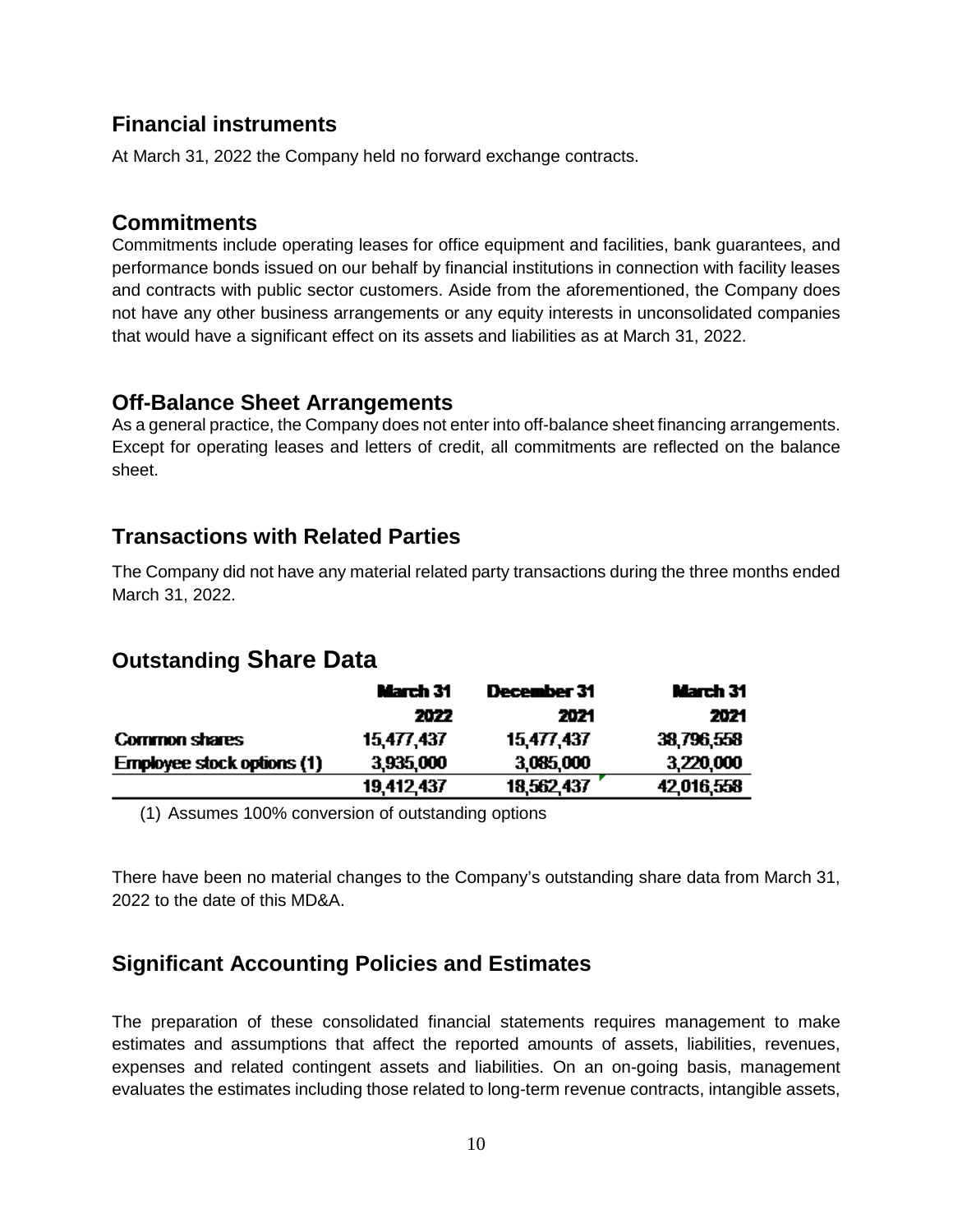goodwill, bad debts, warranty obligations and income taxes. The estimates are based on historical experience and on various other factors that are believed to be reasonable in the circumstances. Actual results may differ from these estimates. The following critical accounting policies include those which involve management's more significant judgments and estimates:

a) Revenue recognition: The Company derives revenue from long-term contracts which require performance over a time span which may extend beyond one or more accounting periods. The Company recognizes revenue on long-term contracts using the percentageof-completion method, based on costs incurred relative to the estimated total contract costs. Management has concluded that costs incurred are the best available measure of progress toward completion of these contracts. Estimated total direct contract costs is subjective and requires the use of our best judgments based upon the information we have available at that point in time. Management's estimate of total direct contract costs has a direct impact on the revenue recognized by the Company. Changes in estimates are reflected in the period in which they are made and would affect revenue and cost of sales and unbilled or unearned revenue.

The Company also provides for estimated losses on incomplete contracts in the period in which such losses are determined.

- b) Deferred income taxes: Deferred income tax assets are recognized for the future income tax consequences attributable to temporary differences between the financial statement carrying value of assets and liabilities and their respective tax bases. Deferred income tax assets and liabilities are measured using enacted income tax rates expected to apply to taxable income in the years in which those temporary differences are expected to be recovered or settled. The calculation of current and deferred income taxes requires management to make estimates and assumptions and to exercise a certain amount of judgment. The income tax bases of assets and liabilities are based upon the interpretation of income tax legislation across various jurisdictions. The deferred income tax assets and liabilities are also impacted by expectations about future operating results and the timing for reversal of temporary differences as well as possible audits of tax filings by the regulatory authorities. In accessing the realizability of deferred income tax assets, management considers whether it is more likely than not that some portion or all of the deferred tax assets will not be realized. The ultimate realization of deferred tax assets is dependent upon the generation of future taxable income during the periods in which those temporary differences become deductible. Management considers the scheduled reversal of deferred tax assets, projected future taxable income and tax planning strategies in making this assessment. The Company has recorded deferred tax assets as at March 31, 2022 of \$ 1,891,000.
- c) Investment tax credits: In the normal course of operations, the Company's Scientific Research & Experimental Development (SR&ED) expense claims are subject to review by federal and provincial government authorities.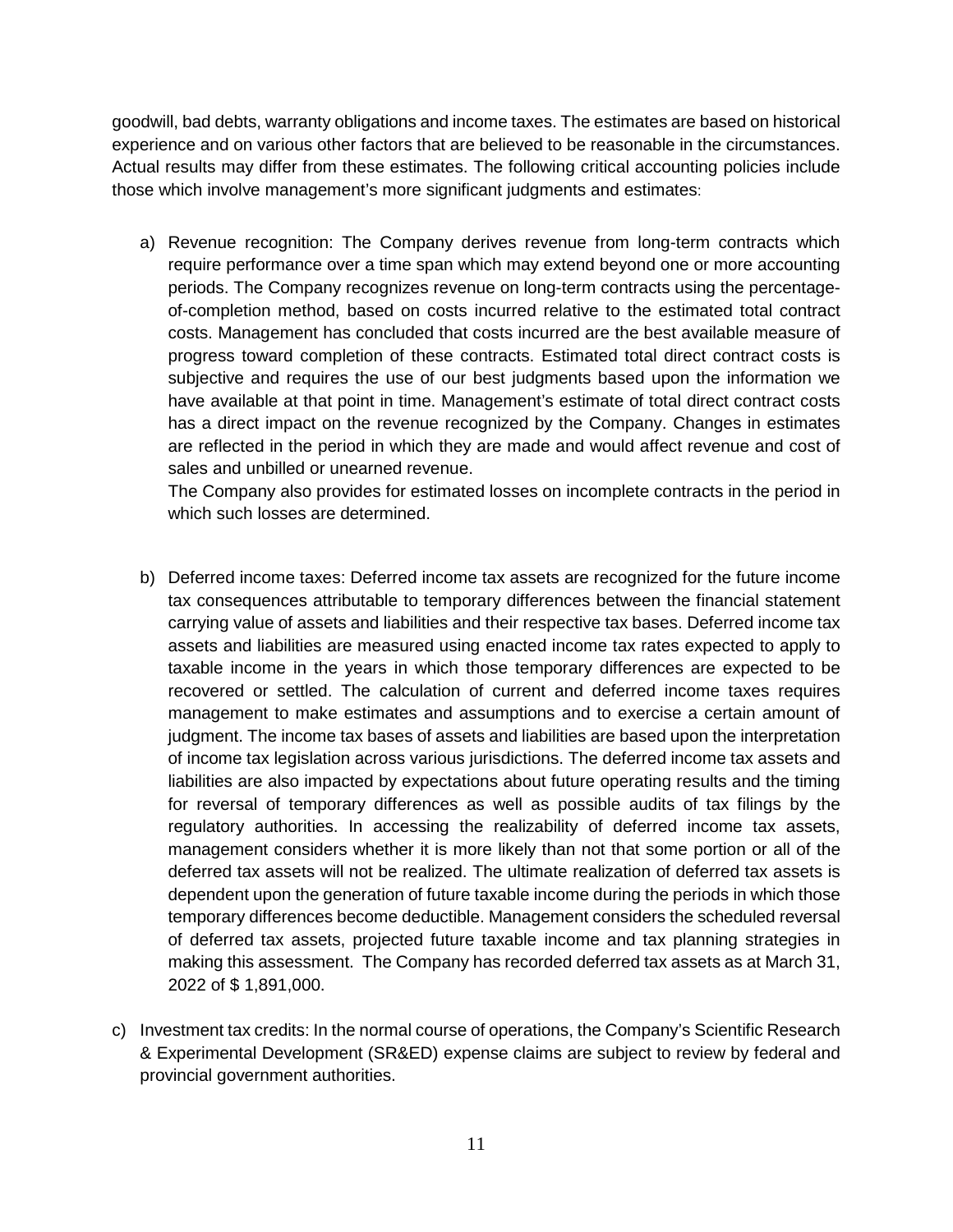- d) Warranty obligations: Management routinely assesses and adjusts for its anticipated warranty costs based on experience and estimates of the potential warranty obligations for its installations.
- e) Expected credit losses: Management routinely reviews accounts receivable and sets up a reserve for expected credit losses. This is an estimate since some of the reserved accounts may be collected and we may subsequently find that some accounts currently deemed collectible become uncollectible. As well, the estimated present value of future cash flows associated with the outstanding accounts receivable is determined and an impairment loss is recognized for the difference between this amount and the carrying amount as follows: the carrying amount of the asset is reduced to estimated present value of the future cash flows associated with the asset, discounted at the financial asset's original effective interest rate, either directly or through the use of an allowance account and the resulting loss is recognized in the consolidated statement of operations for the period. In a subsequent period, if the amount of the impairment loss related to financial assets measured at amortized cost decreases, the previously recognized impairment loss is reversed through the consolidated statement of operations to the extent that the carrying amount of the investment at the date the impairment is reversed does not exceed what the amortized cost would have been had the impairment not been recognized. The assumptions used for this estimate, which are based on the Company's historical collection history, are presented in Note 10 to the December 31, 2021 financial statements.
- f) Long lived assets: Management reviews the carrying value of long lived assets including plant and equipment and amortizable intangible assets for impairment to determine if the carrying value of an asset may not be recoverable due to changes in the current and expected future use of the asset, external valuations of the asset, and the obsolescence or physical damage to the asset. If such indicators of impairment exist, the asset's recoverable amount is estimated. An impairment loss is recognized if the carrying amount of an asset or its related cash generating unit exceeds its estimated recoverable amount.
- g) Compound financial instruments: The financial liability component of a compound financial instrument is recognized initially at the fair value of a similar liability that does not have an equity conversion option. The equity component, representing the holders' option to convert into common shares, is recognized initially at fair value determined as the excess of the face value of the compound financial instrument and the fair value of the liability component. Any directly attributable transaction costs are allocated to the liability and equity components in proportion to their initial carrying amounts. Subsequent to initial recognition, the liability component of a compound financial instrument is measured at amortized cost using the effective interest method. The equity component of a compound financial instrument is included within contributed surplus and is not re-measured subsequent to initial recognition.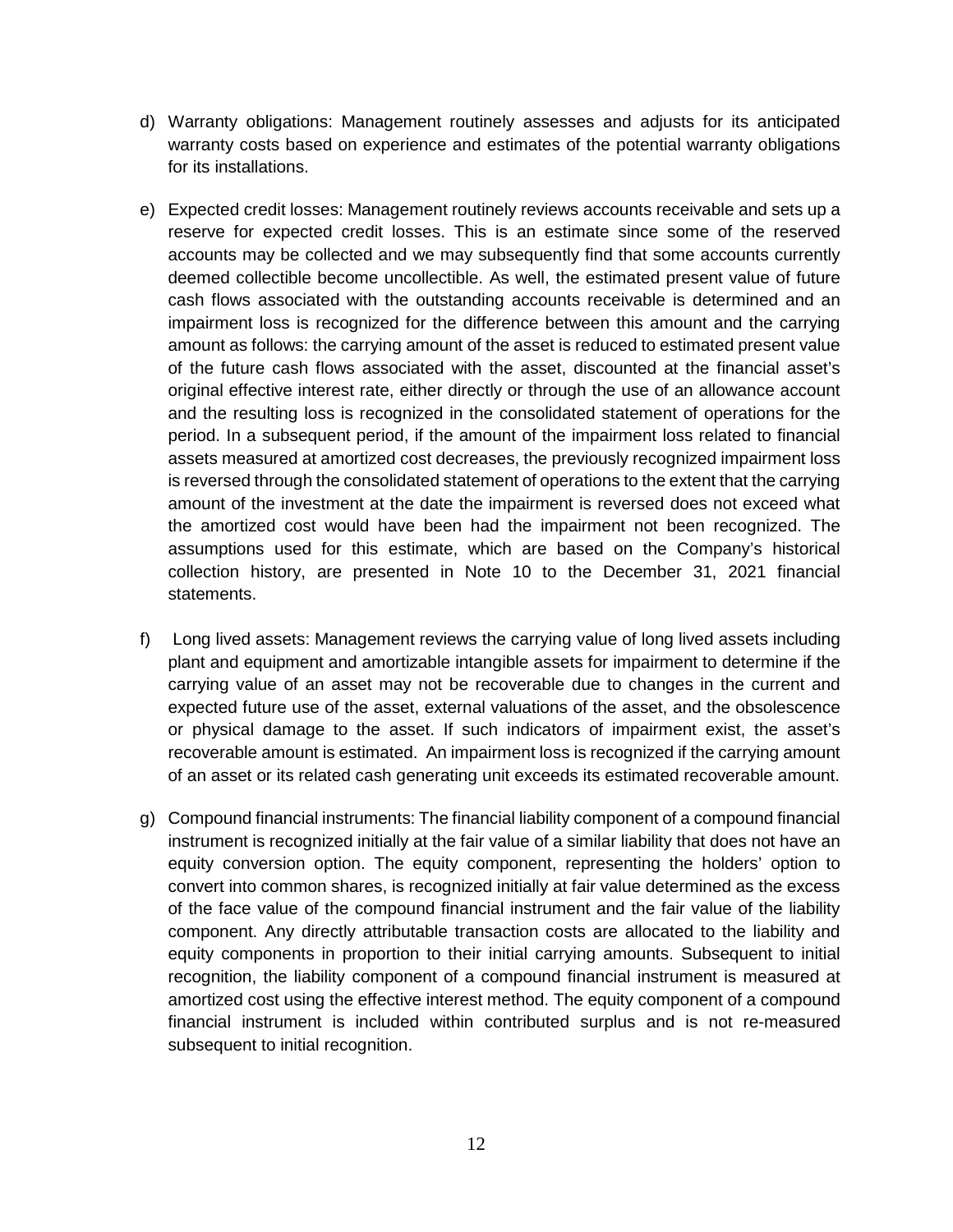h) Leases: On January 1, 2019 the Company adopted IFRS 16 Leases which requires assets and liabilities arising from all leases with some exceptions to be recognized on the statement of financial position. The Company has applied IFRS 16 using the modified retrospective approach and therefore the comparative information has not been restated and continues to be reported under IAS 17.

At inception of a contract, the Company assesses whether a contract is, or contains a lease. A contract is, or contains, a lease if the contract conveys the right to control the use of an identified asset for a period of time in exchange for consideration.

At inception of a contract that contains a lease component, the Company allocates the consideration in the contract to each lease component on the basis of their relative standalone prices. The Company recognizes a right-of-use asset.

i) There were no new accounting policies adopted during the period.

# **Outlook**

The Company continues to be in a strong financial position and expects to build on this strength in 2022.The Company's has an order backlog of \$31 million and bidding activity remains high as does the value of opportunities in the Company's sales pipeline. Q1 is historically a weaker quarter for revenues. Reported revenues and earnings for the balance of 2022 are expected to equal or exceed the levels reported in 2021. The Company completed a soft launch of new dry scrubbing capabilities and products in 2021 and early bookings success has been encouraging. We expect these offerings to add significantly to revenues and earnings in the medium to long term.

# **Risks and Uncertainties**

### *COVID-19 & Supply Chain*

The Company faces risks related to health epidemics and other outbreaks of communicable diseases, which could significantly disrupt its operations and may materially and adversely affect its business and financial results*.* 

In 2021 management believes the Company's business was only minimally impacted by the worldwide outbreak of the COVID-19 virus, mainly through construction delays on some projects. While worldwide, as a result of the implementation of public health measures and vaccination programs it appears the pandemic is abating the ongoing duration and impact of the outbreak on supply chains is impacting Biorem's costs of materials and shipping. The impact, while manageable, will likely have a negative effect on the Company's gross margins and profitability. It is not possible to reliably estimate the length and severity of these developments and the impact on the financial results and condition of the Company and its operating subsidiaries in future periods.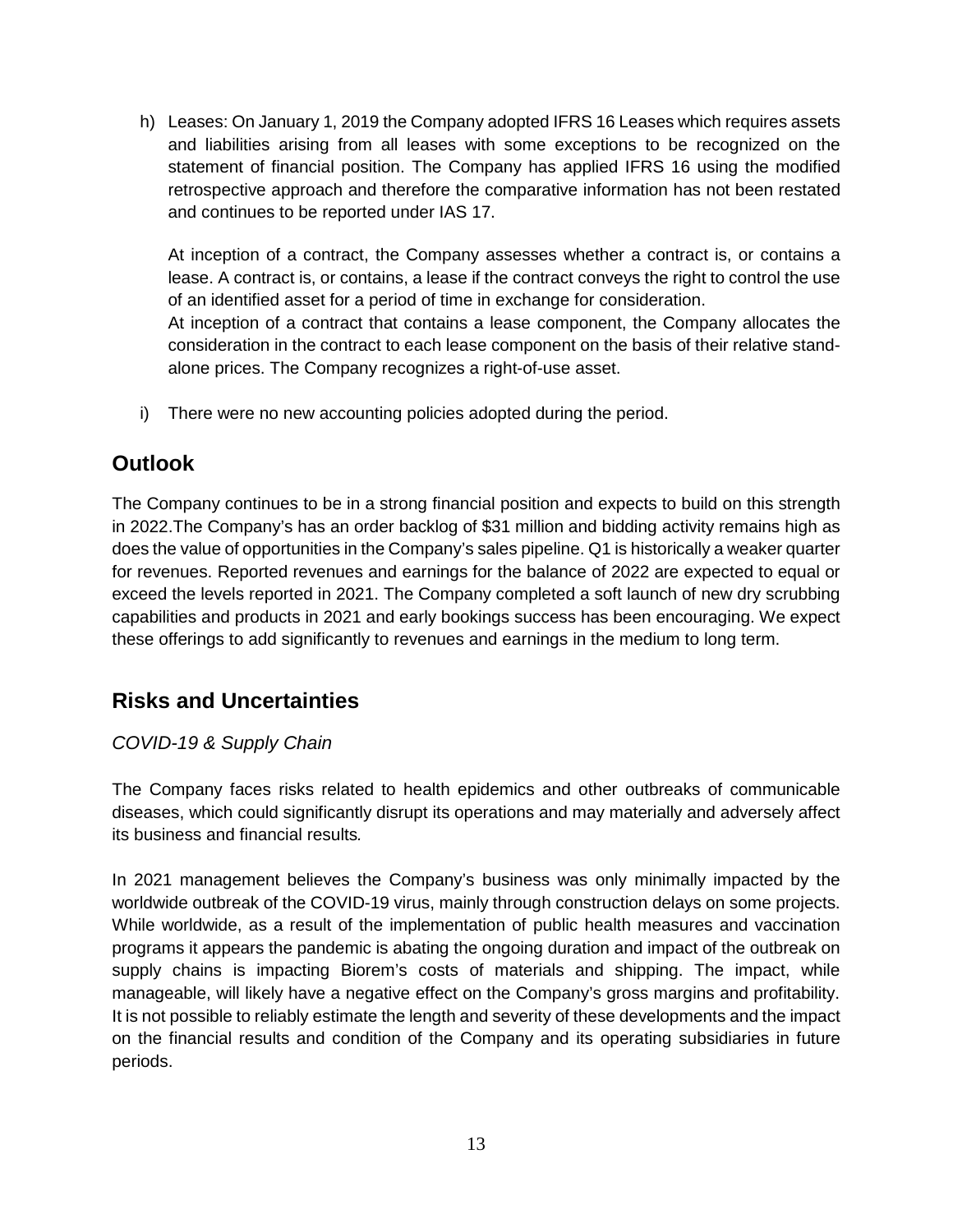#### *Liquidity risk*

At March 31, 2022 the Company had working capital of \$2,857,000 and a \$3 million operating line of credit from a Canadian chartered bank of which \$2,320,000 was unused on March 31, 2022. Management believes the Company has sufficient working capital to meet all of its operational needs.

#### *Sales Cycle*

The Company's long sales cycle may cause revenue fluctuations period over period – since operating expenses are largely based on anticipated revenue trends and a significant portion of expenses are, and will continue to be, fixed, any delay in generating or recognizing revenues could negatively impact our business, operating results, financial condition or prospects.

#### *Order Backlog*

As of March 31, 2022 the Company's Order Backlog was \$31.1 million. However, the expected future revenue from the Company's Order Backlog may not be realized or, if realized, may not result in net earnings. Projects could remain in Order Backlog for an extended period of time. In addition, project cancellations or scope adjustments may occur from time to time with respect to contracts reflected in the Company's Order Backlog. Cancellation or delay of contracts may have a material adverse effect on our financial status.

#### *Delays or Defaults in customer payments affecting liquidity*

Due to the nature of our contracts, at times we commit resources to projects prior to receiving payments from our customers in amounts sufficient to cover expenditures as they are incurred. Delays in customer payments may require us to make a working capital investment. If a customer defaults in making payments on a project to which we have devoted significant resources, it could have a material negative effect on our liquidity as well as the results from operations.

#### *Reputation*

The Company's reputation for technical expertise, high level of service and the lower life cycle cost of products compared to our competitors products is one of our most valuable business development assets. The loss of this reputation due to client dissatisfaction represents a risk to our ability to win additional business both from existing clients and from future clients.

#### *Patents and Proprietary Right*

The Company relies on a combination of patents, trademarks, trade secrets and knowledge to protect its proprietary technology and rights. There can be no assurance that the Company's patents will not be infringed upon, that the Company would have adequate remedies for any such infringement, or that its trade secrets will not otherwise become known or independently developed by its competitors. There can also be no assurance that any patents now or hereafter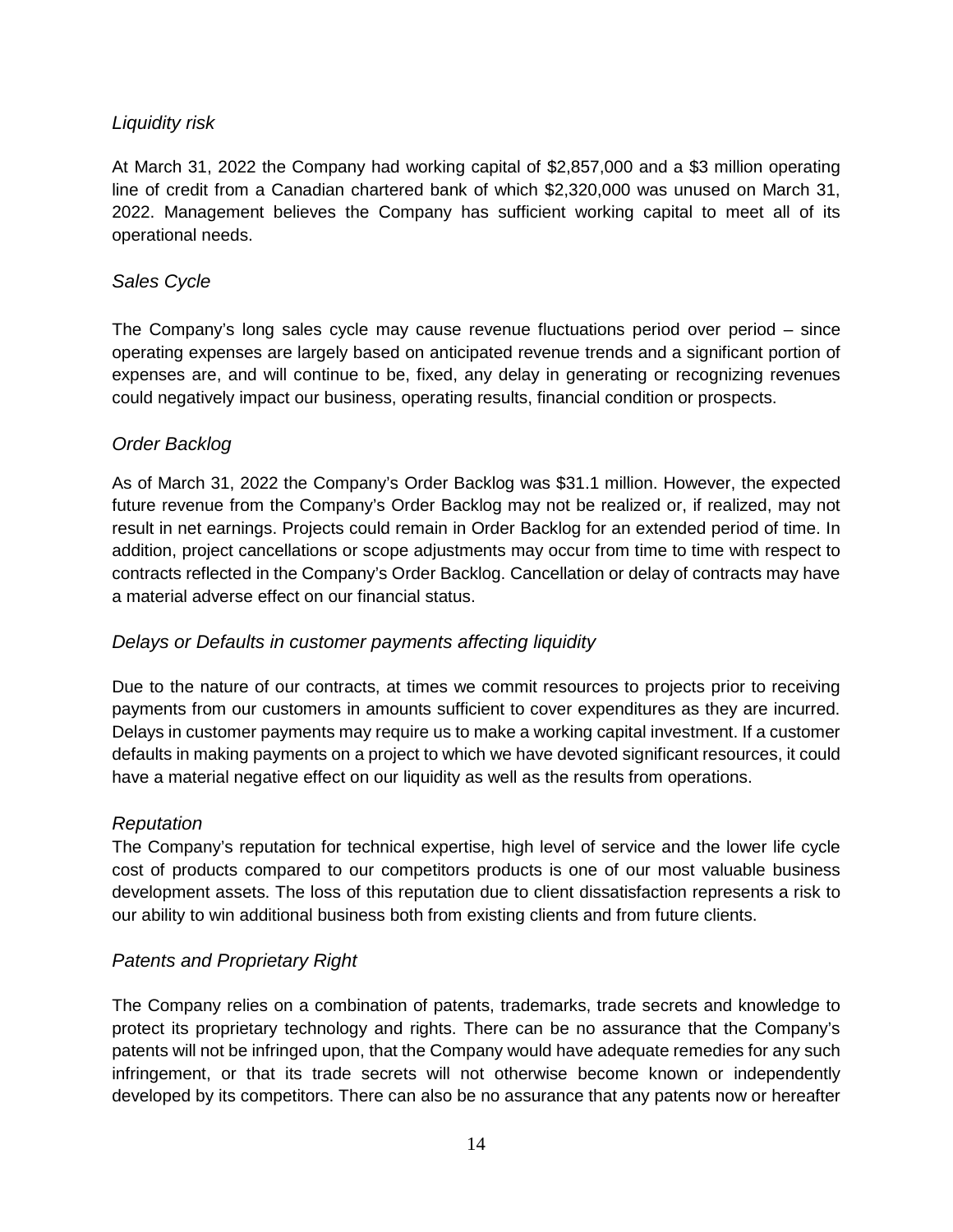issued to, licensed by or applied for by the Company will be upheld, if challenged, or that the protections afforded thereby will not be circumvented by others.

#### *Dependence on Subcontractors*

The Company does not directly engage in field construction but relies on field construction subcontractors operating under the supervision of the Company's employees. The unavailability of field construction subcontractors, or a substantial increase in pricing by a significant number of these subcontractors could adversely affect the Company. In addition, failure of subcontractors to properly perform work that has been subcontracted to them could adversely affect the Company by increasing the costs to the Company of completing a project and by damaging the Company's reputation.

#### *Product Liability*

If there are defects in our systems or if significant reliability, quality or performance problems develop with respect to our systems, there may be a number of negative effects on our business. Our products are often installed in corrosive or flammable environments. The Company carries product liability insurance, which includes coverage for sudden or accidental pollution impact. It is possible that a customers' inability to comply with applicable pollution control laws or regulations stemming from failure or non-performance of the Company's products or systems may subject the Company to liability for any fines imposed upon such customer by regulatory authority or for damages asserted to have been incurred by any third party adversely affected.

### *Competition*

Virtually all contracts for the Company's products are obtained through competitive bidding. Although the Company competes on technical expertise, reputation for service and lower life cycle cost, there can be no assurance that the Company will maintain its competitive position in its principal markets.

#### *Fixed Price Contracts may result in losses*

The Company's receipt of a fixed price contract as a consequence of being the successful bidder carries the inherent risk that the Company's actual performance cost may exceed the estimates upon which its bid was based. To the extent that contract performance costs exceed projected costs, the Company's profitability could be materially affected.

### *Foreign Exchange*

The Company is subject to risk of exchange rate fluctuations related to anticipated revenues, Order Backlog and existing assets and liabilities denominated in currencies other than Canadian dollars. At March 31, 2022, the Company had US dollar denominated net monetary liabilities of \$533,000.